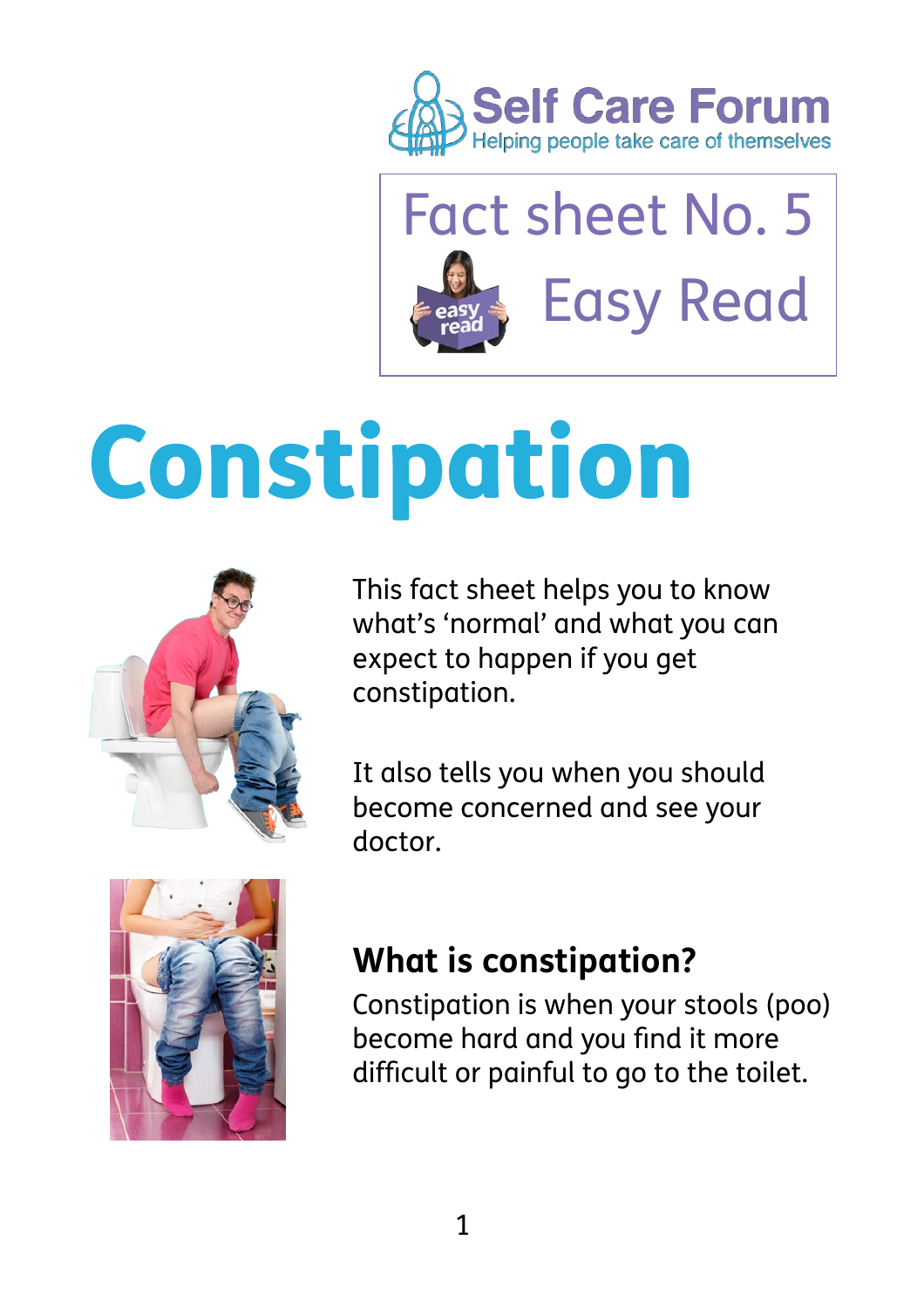

A **stool** is your poo.

Passing a **stool** means having a poo.



You may also have a feeling of being unable to completely empty your bowel.

Opening your bowels or having a poo may be more difficult because your stools are hard, lumpy and dry, or because they are abnormally small or large.



#### **Other symptoms**

You may also feel bloated or sick.

You may not want to eat.

 tummy. You may get and aches or pain in your



#### **How common is it?**

Constipation is very common especially in women and older people.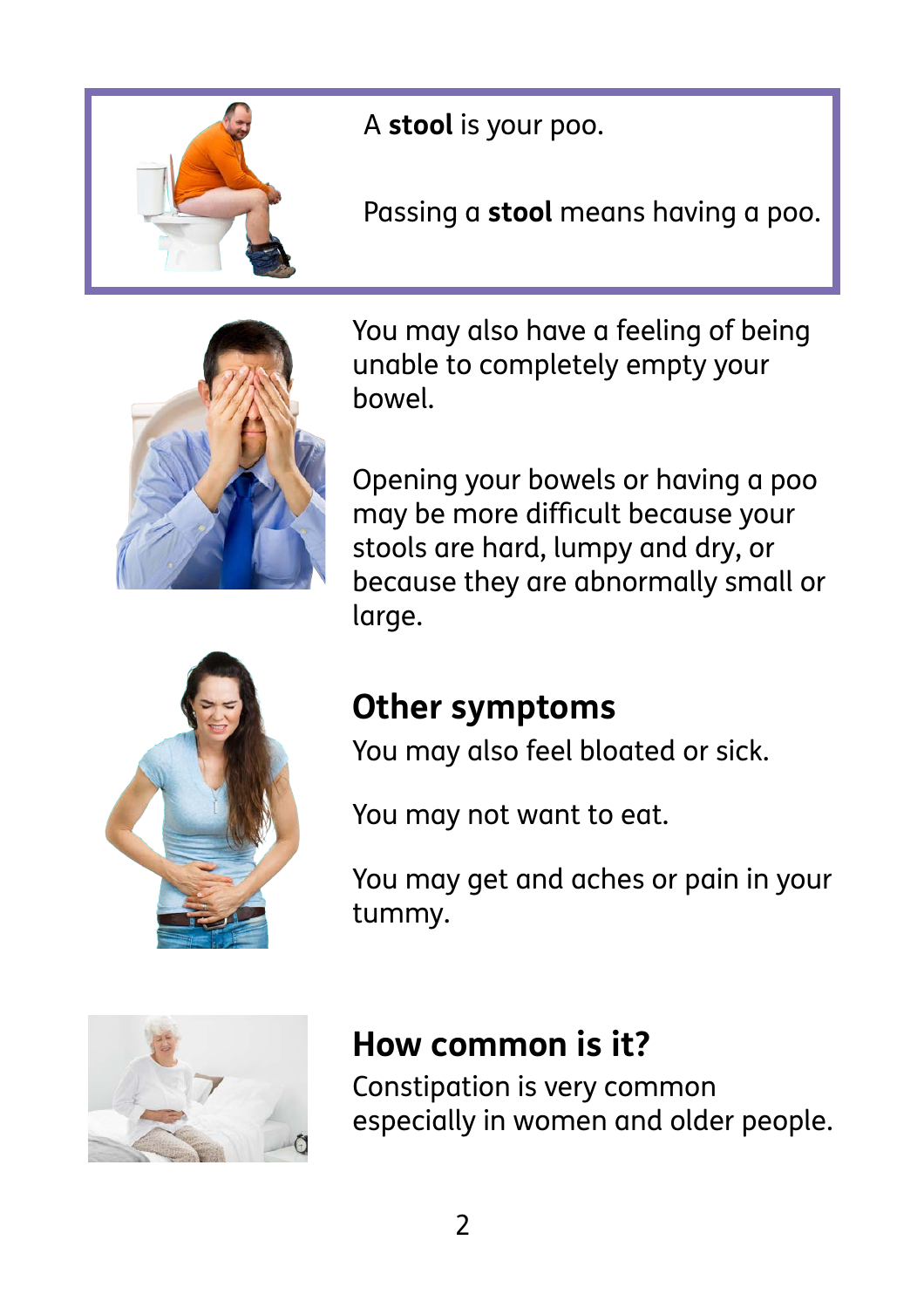

#### **What causes it?**

Not eating enough cereals, vegetables and fruit



• Changing what you eat and when you eat





• Not drinking enough liquid



Not getting enough exercise



depression or anxiety. • Mental health problems such as



Certain medicines may also cause you to become constipated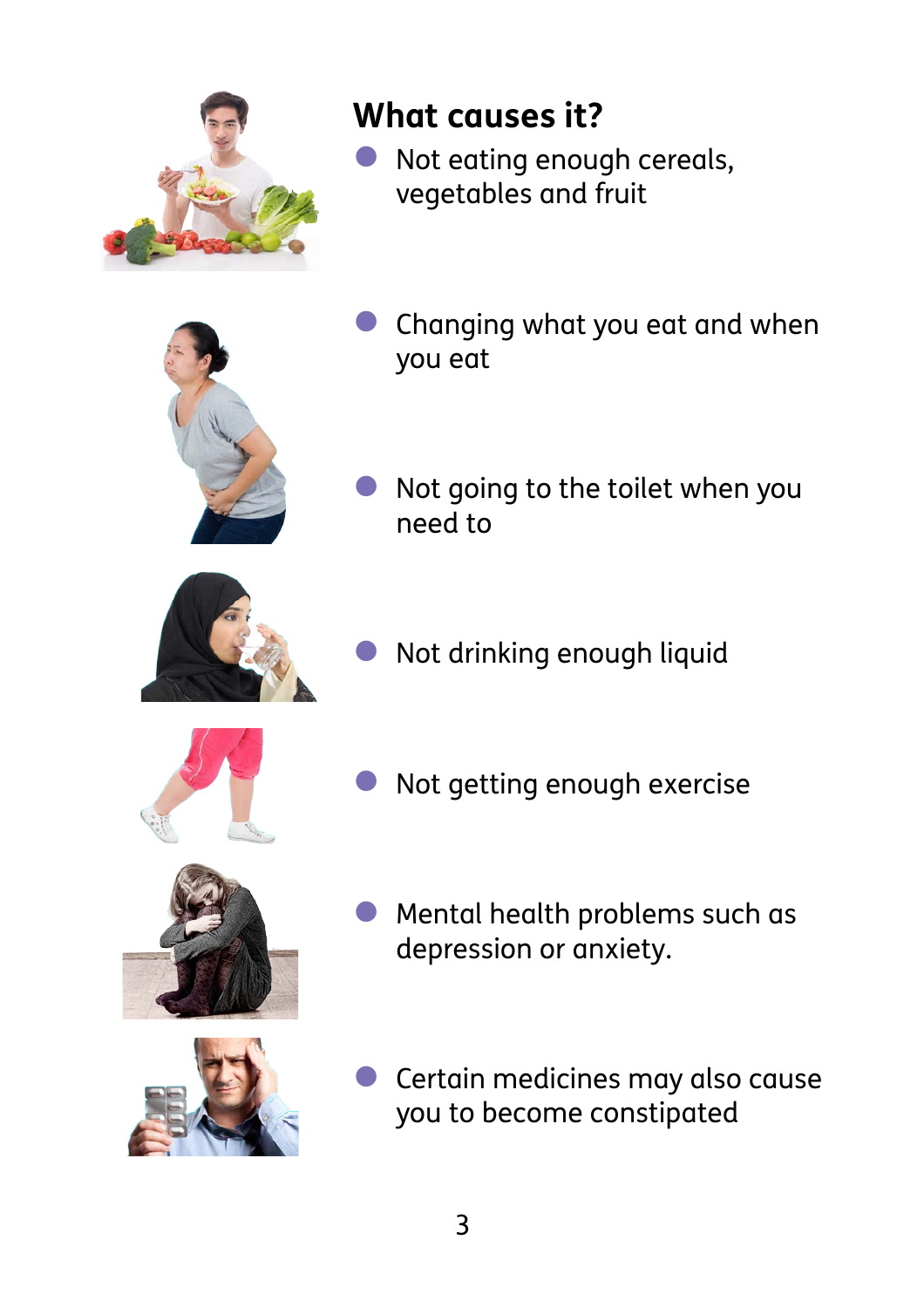# What may happen?



We're all different – some of us pass stools only every three or four days.

Other people go more than once a day.



#### **Constipation is usually harmless**

Being constipated once in a while is common and usually completely harmless.



In most cases, constipation lasts only a short time and settles within a few days.



There is usually no need for any tests.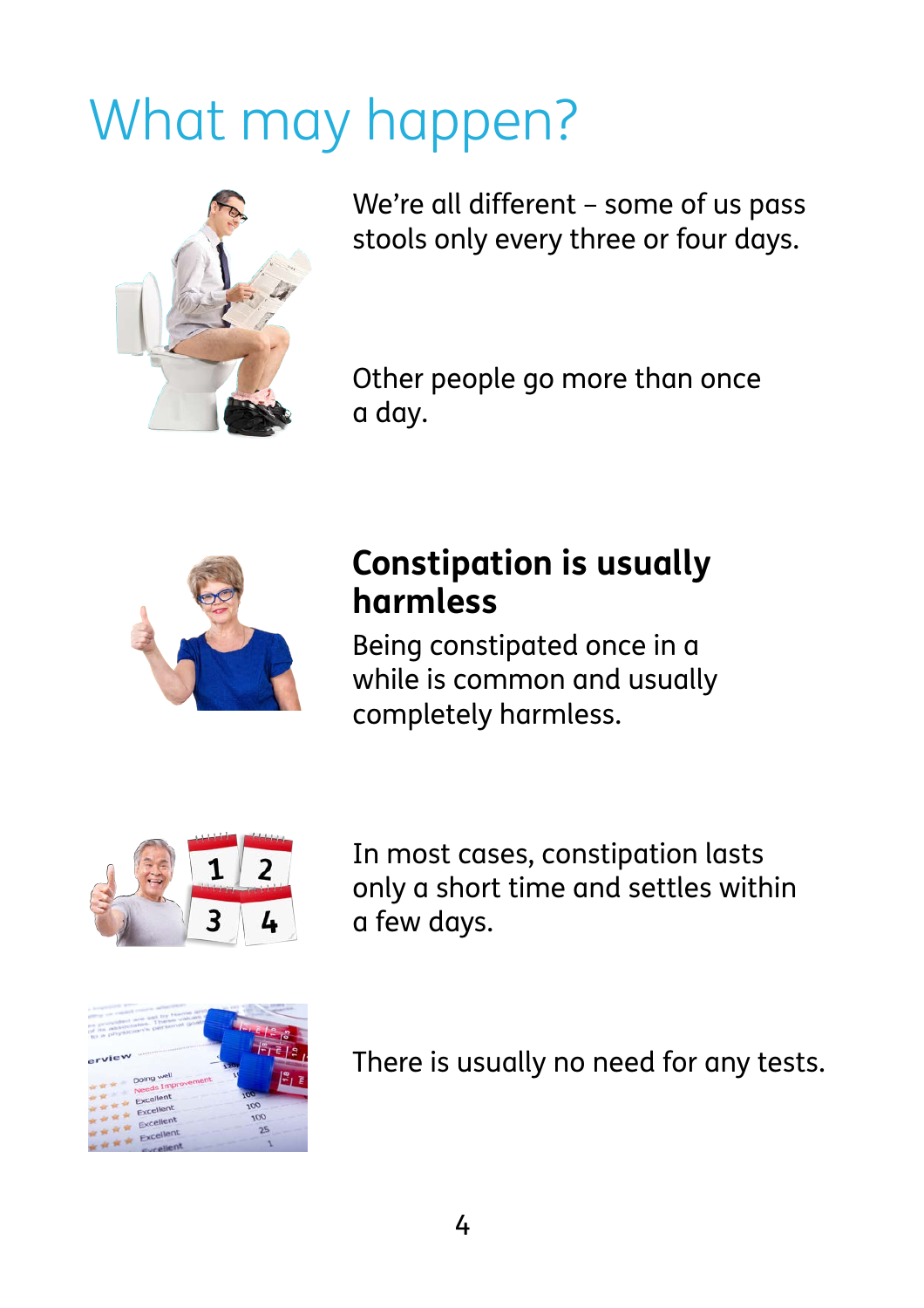## What can I do to help my child get better?



#### **Healthy diet**

Eat more fruit, vegetables, seeds, pulses and cereals, or oats.

Drink plenty of water.



#### **Exercise**

Try to exercise more, which helps your tummy digest food.

### **Listen to your body**

Respond to your bowel's natural pattern.



Do not delay going to the toilet when you feel the urge to go.



#### **Pain relief**

Simple pain killers such as paracetamol can help to relieve pain.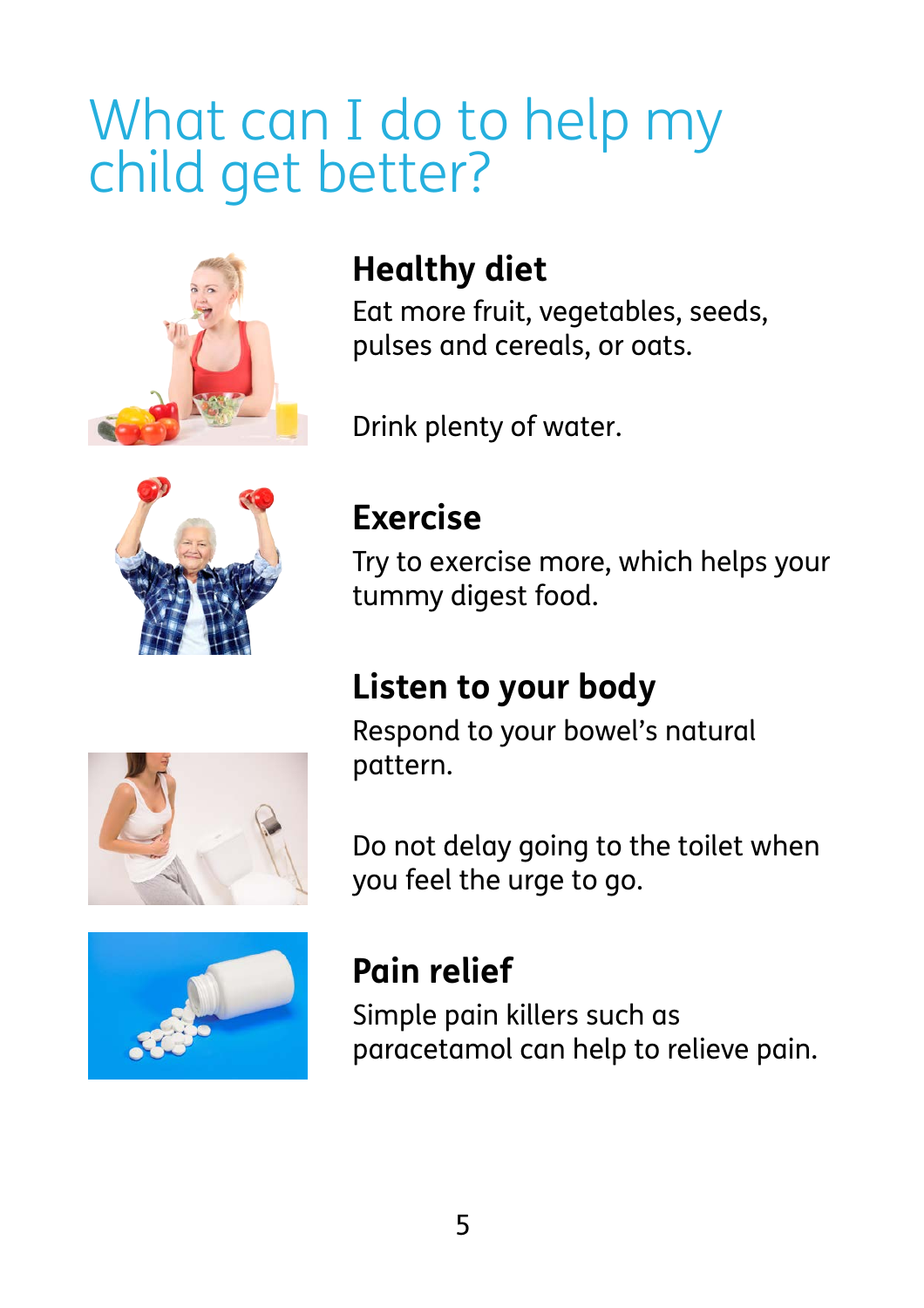

#### **constipation Medicines to ease**

There are many medicines you can buy at the pharmacy that will help with constipation.

Speak to your pharmacist for advice if you're not sure.

# When should I get medical help?



Go to your local doctor (GP) if you notice any of these:

away after 6 weeks • Your constipation does not go



Your tummy becomes swollen, or you start vomiting